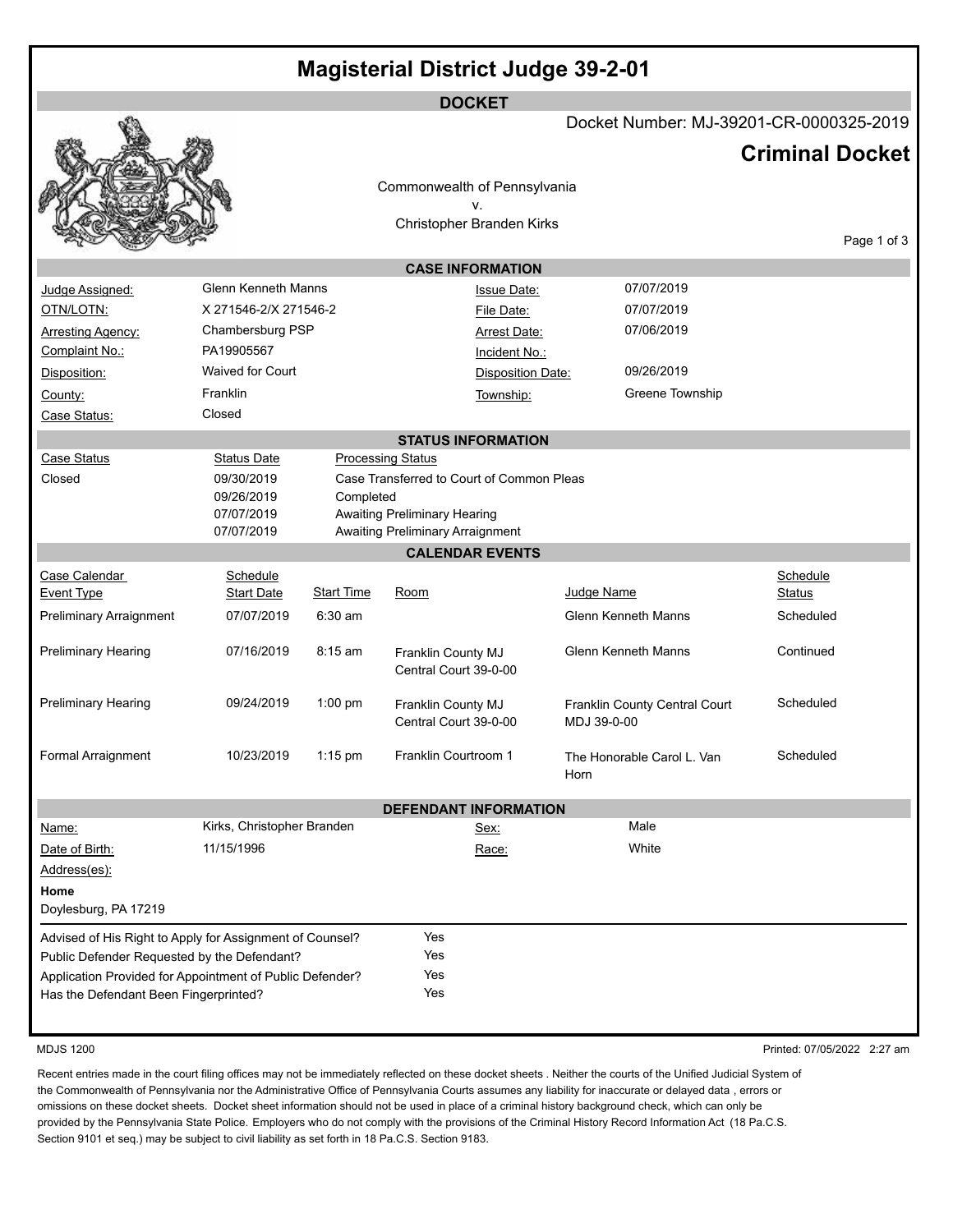|                                                    |                         |                                        |                                       | <b>Magisterial District Judge 39-2-01</b>        |                                         |                            |             |
|----------------------------------------------------|-------------------------|----------------------------------------|---------------------------------------|--------------------------------------------------|-----------------------------------------|----------------------------|-------------|
|                                                    |                         |                                        | <b>DOCKET</b>                         |                                                  |                                         |                            |             |
|                                                    |                         |                                        |                                       |                                                  | Docket Number: MJ-39201-CR-0000325-2019 | <b>Criminal Docket</b>     |             |
|                                                    |                         |                                        |                                       | Commonwealth of Pennsylvania                     |                                         |                            |             |
|                                                    |                         |                                        | v.                                    |                                                  |                                         |                            |             |
|                                                    |                         | Christopher Branden Kirks              |                                       |                                                  |                                         |                            | Page 2 of 3 |
|                                                    |                         |                                        | <b>CASE PARTICIPANTS</b>              |                                                  |                                         |                            |             |
| <b>Participant Type</b>                            |                         | <b>Participant Name</b>                |                                       |                                                  |                                         |                            |             |
| Defendant                                          |                         | Kirks, Christopher Branden             |                                       |                                                  |                                         |                            |             |
| Arresting Officer                                  |                         | Wassell, Christie L.                   |                                       |                                                  |                                         |                            |             |
|                                                    |                         |                                        | <b>BAIL</b>                           |                                                  |                                         |                            |             |
| <b>Bail Set:</b>                                   |                         |                                        |                                       |                                                  |                                         | <b>Nebbia Status: None</b> |             |
| <b>Bail Action Type</b>                            | <b>Bail Action Date</b> | <b>Bail Type</b>                       |                                       |                                                  | Percentage                              | <u>Amount</u>              |             |
| Set                                                | 07/07/2019              |                                        | Unsecured                             |                                                  |                                         | \$10,000.00                |             |
|                                                    |                         |                                        | <b>CHARGES</b>                        |                                                  |                                         |                            |             |
| # Charge                                           | Grade                   | Description                            |                                       |                                                  | Offense Dt.                             | Disposition                |             |
| 1 18 § 2706 §§ A3                                  | M1                      |                                        |                                       | Terroristic Threats Cause Serious Public Inconv. | 07/06/2019                              | <b>Waived for Court</b>    |             |
| 2 18 § 2705                                        | M2                      | Recklessly Endangering Another Person  |                                       |                                                  | 07/06/2019                              | <b>Waived for Court</b>    |             |
| 3 18 § 2707 §§ B                                   | M2                      | Propulsion Of Missiles Onto Roadways   |                                       |                                                  | 07/06/2019                              | Waived for Court           |             |
| 4 18 § 5503 §§ A4                                  | $\mathbb S$             | Disorderly Conduct Hazardous/Physi Off |                                       |                                                  | 07/06/2019                              | Waived for Court           |             |
|                                                    |                         |                                        |                                       | <b>DISPOSITION / SENTENCING DETAILS</b>          |                                         |                            |             |
| <b>Case Disposition</b><br><b>Waived for Court</b> |                         |                                        | <b>Disposition Date</b><br>09/26/2019 |                                                  | <b>Was Defendant Present?</b><br>Yes    |                            |             |
| Offense Seq./Description                           |                         |                                        |                                       | <b>Offense Disposition</b>                       |                                         |                            |             |
| 1 Terroristic Threats Cause Serious Public Inconv. |                         |                                        |                                       | <b>Waived for Court</b>                          |                                         |                            |             |
| 2 Recklessly Endangering Another Person            |                         |                                        |                                       | <b>Waived for Court</b>                          |                                         |                            |             |
| 3 Propulsion Of Missiles Onto Roadways             |                         |                                        |                                       | Waived for Court                                 |                                         |                            |             |
| 4 Disorderly Conduct Hazardous/Physi Off           |                         |                                        |                                       | Waived for Court                                 |                                         |                            |             |
|                                                    |                         |                                        |                                       |                                                  |                                         |                            |             |

MDJS 1200 **Page 2 of 3** Printed: 07/05/2022 2:27 am

Recent entries made in the court filing offices may not be immediately reflected on these docket sheets . Neither the courts of the Unified Judicial System of the Commonwealth of Pennsylvania nor the Administrative Office of Pennsylvania Courts assumes any liability for inaccurate or delayed data , errors or omissions on these docket sheets. Docket sheet information should not be used in place of a criminal history background check, which can only be provided by the Pennsylvania State Police. Employers who do not comply with the provisions of the Criminal History Record Information Act (18 Pa.C.S. Section 9101 et seq.) may be subject to civil liability as set forth in 18 Pa.C.S. Section 9183.